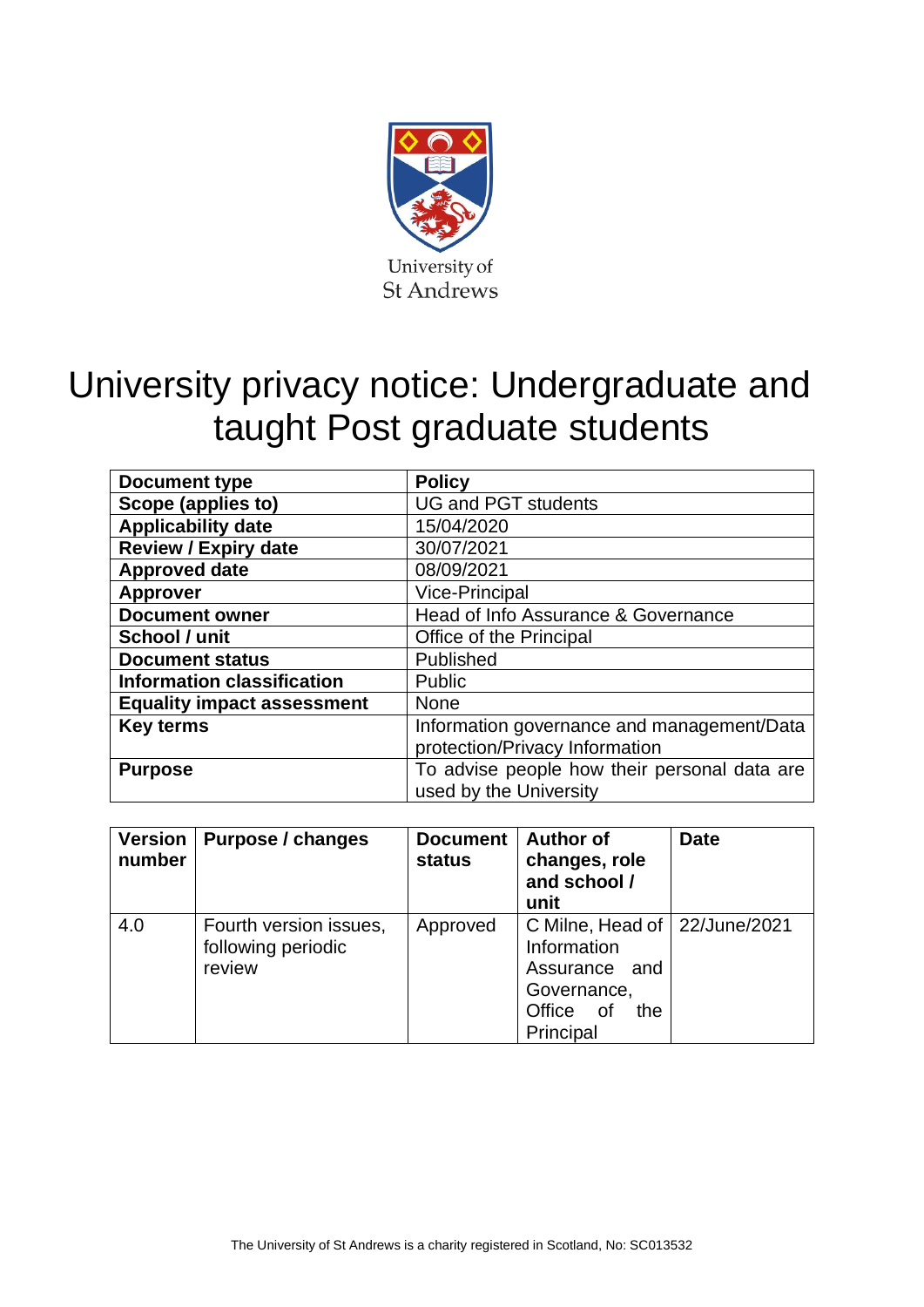#### **1 Purpose**

The use of information that relates to people i.e. personal data, which is collected or received and then used by the University is legislated through the European and UK data protection laws, specifically:

- *Regulation (EU) 2016/679 of the European Parliament and of the Council of 27 April 2016 on the protection of natural persons with regard to the processing of personal data and on the free movement of such data, and repealing Directive 95/46/EC* ("the UK GDPR"); and
- *The Data Protection Act 2018* ("the DPA").

These data protection laws set out via a series of principles how organisations are expected to manage and safeguard personal data. In addition, the legislation provides a number of rights to individuals, so that they have a degree of control over their personal data, with access to rights of re-dress, if it is found that their personal data has not been managed correctly. The University takes these obligations seriously.

One of the principles of data protection legislation is transparency, with one of the data protection rights being the right to be informed. This means that organisations that collect/receive personal data must clearly and fully inform the individuals concerned, in writing, normally when personal data is collected, how their personal data will be used. Organisations are expected to provide those details through a privacy notice.

A privacy notice should:

- confirm the identity of the organisation, that is responsible for making use of personal data in line with the data protection legislation, along with providing the contact details of who to approach with questions on how such data is managed;
- set out how personal data will be used and the legal basis underpinning that use;
- identify other organisations and/or individuals that personal data may be shared with (recipients);
- note when personal data may be transferred to a country outwith the European Economic Area ("the EEA") and what protections will be put in place to safeguard those data or a territory with no adequacy agreement and what protections will be put in place to safeguard those data;
- state how long personal data will be retained, or, where that is not possible, the criteria used to determine this;
- summarise the rights available to individuals under data protection legislation and explain how those rights can be exercised;
- advise on the right of complaint to the data protection regulator i.e. the UK Information Commissioners Office ("the ICO");
- note where there are any statutory or contractual obligations to provide an organisation with personal data; and
- confirm where automatic decision-making takes place, including the provision of details of profiling and any consequences of such uses.

The purpose of this privacy notice is to inform undergraduate and taught postgraduate students ("students") as to: how their personal data will be used by the University and relevant third parties in the context of their time at the University and when their time at the University has come to an end; the legal basis which underpins the use of personal data by the University or the transfer of personal data to others; what rights are available to individuals and how those rights can be exercised; and who to contact should there be any questions or issues of concern on how personal data are being used.

The statement aims to set a reasonable expectation amongst individuals as to how the University will use and manage their personal data during their time at the University and following their departure.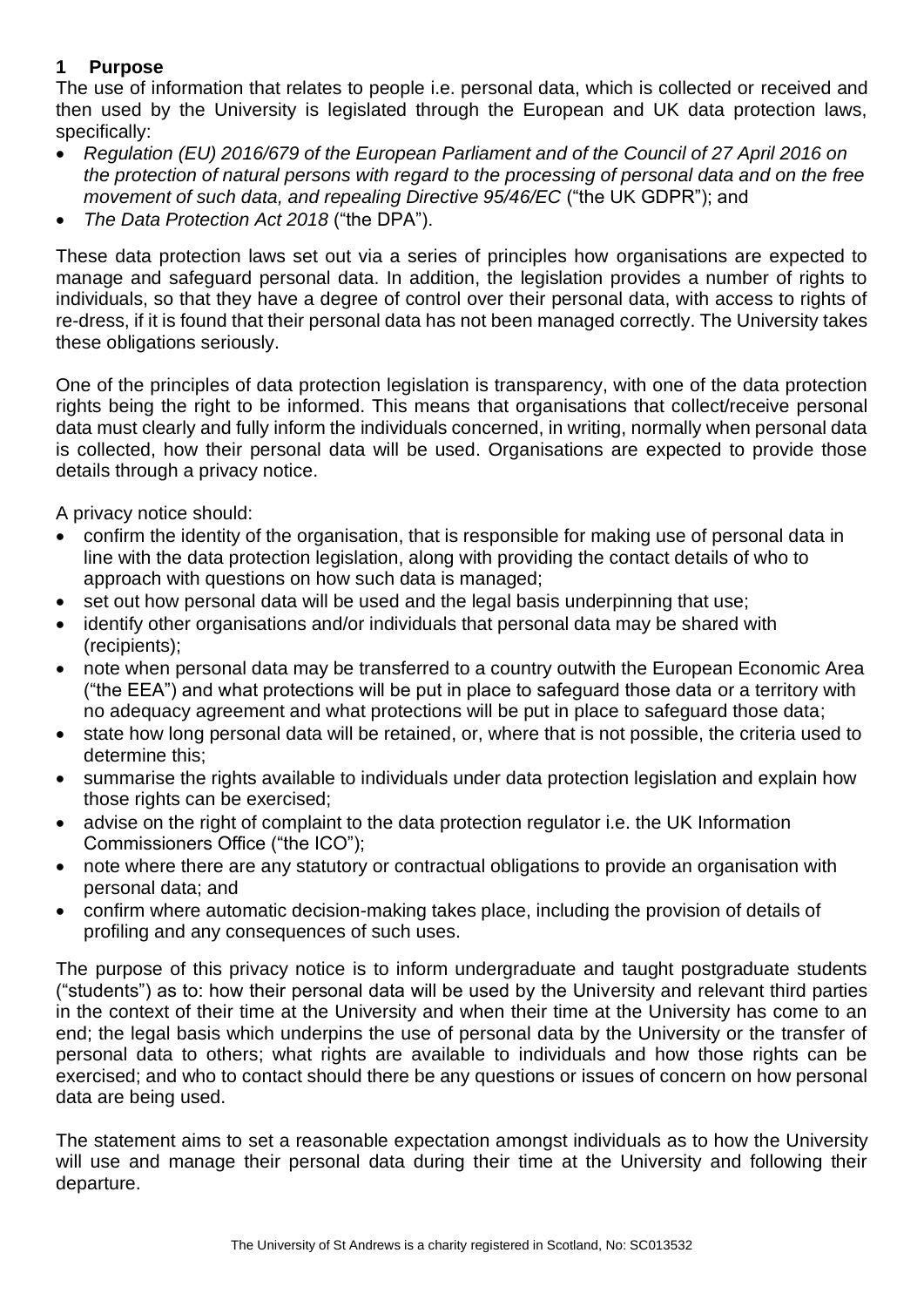## **2 The identity and the contact details of the controller**

University of St Andrews, College Gate, North Street, St Andrews, KY16 9AJ, Fife, Scotland, UK. The University is a charity registered in Scotland, No SC013532.

# **3 The contact details of the University Data Protection Officer**

Mr Christopher Milne, Head of Information Assurance and Governance, University of St Andrews, Email [dataprot@st-andrews.ac.uk](mailto:dataprot@st-andrews.ac.uk)

## **4 The purposes for which the University will make use of students' personal data**

The University may make use of a student's personal data both during and after their time at the University for a variety of reasons in connection with the following processes and activities. The University maintains a catalogue of the purposes of processing personal data and the corresponding legal basis. For full details of all of the purposes of processing and the associated legal basis, please see the University's legal basis for the processing of personal data, [www.st-andrews.ac.uk/Data-](http://www.st-andrews.ac.uk/Data-Protection)[Protection,](http://www.st-andrews.ac.uk/Data-Protection) or email [dataprot@s-andrews.ac.uk.](mailto:dataprot@s-andrews.ac.uk)

#### **4.1 Academic administration**

- 4.1.1 Student admission
- The administering of applications to study at the University.
- 4.1.2 Student registration
- The range of activities involved in registering students in academic programmes, including:
	- o Advising students on selection of programmes and modules; confirming payment of fees, validating evidence of awards.

#### **4.2 Student record administration**

The activities involved in creating a student record and thereafter compiling and maintaining accurate records of progress; attainment; conduct and making students' records, and aggregated student data and analyses available throughout the University as appropriate to support other institutional activities.

#### **4.3 Student discipline case handling**

• The activities involved in conducting disciplinary proceedings concerning alleged/proven breaches of the institution's academic regulations or for misconduct.

#### **4.4 Medical student fitness to practise**

• The activities involved in conducting fitness to practise assessment, as mandated by the General Medical Council.

## **4.5 Student academic appeals**

• The activities involved in considering and managing appeals.

#### **4.6 Student assessment administration**

• The activities involved in administering the work of Subject Boards, including external examination of a sample of student academic work.

#### **4.7 Academic programme co-ordination**

- The activities involved in co-ordinating the delivery of academic programmes, including:
	- o Timetabling teaching; compiling class and tutorial lists; scheduling the submission, marking and return of assessed work, and monitoring compliance with these schedules; monitoring students' attendance. This may also include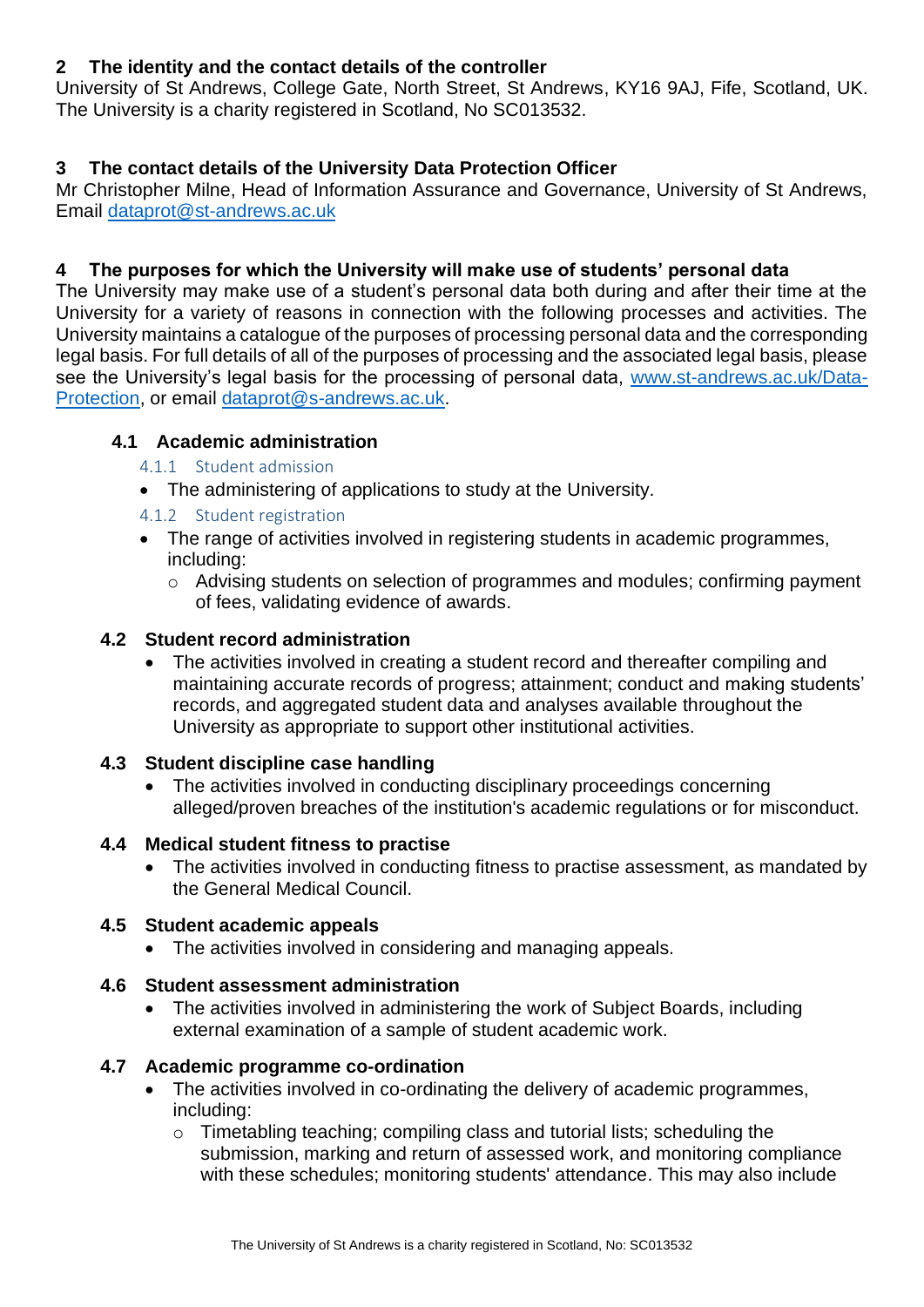fieldwork, industrial placements and working with partner institutions to deliver academic programmes.

## **4.8 Academic award administration**

• The activities involved in administering the conferment of the institution's academic awards via graduation, including the recording and public broadcasting of ceremonies and maintaining a record of those awards within the University archive and within the General Council Register.

#### 4.8.1 The General Council

• All graduates of the University are members of the General Council, the graduate and academic body of the University. The University has a statutory obligation to retain a list of General Council members, to conduct General Council elections and to inform members about General Council activities.

#### **4.9 Communication**

#### 4.9.1 Directly engaging with students

- University student email addresses and/or other contact details provided to the University will also be used by the University and any of its agents to alert individuals to news, events and other matters relevant to the operation of the University, their studies and/or research and to the services/facilities that are available to students. Communication with the student body may also include:
	- o Providing students with updates by email on what is happening across the University;
	- o Organising the election and/or appointment of student representatives to the institution's governing body and executive committees;
	- o Establishing and operating staff-student liaison committees;
	- o Operating student suggestion schemes;
	- o Conducting general student surveys and consultations; and
	- o Alerting students to surveys the University is required to participate in/promote by a funder/the Scottish Funding Council to measure its performance and contribution to the wider society and economy e.g. the Graduate Outcomes Survey and the National Student Survey.

#### **4.10 Complaint handling**

4.10.1 Internal management of complaints

- Investigating and determining how responses to complaints, assessed via the University Complaints Handling Procedure, will be made.
- Investigating and determining how to respond to claims of bullying, harassment, discrimination and sexual violence raised via the University's 'Report and Support' scheme.

#### 4.10.2 Responding to investigations by the Ombudsman or other Regulators

• The development and submission of responses from the University, when responding to investigations undertaken by the Scottish Public Services Ombudsman ("the SPSO"), the Information Commissioner's Office ("the ICO") or any other Regulator with powers to investigate areas of the University's operation.

## **4.11 Equality and diversity**

- Monitoring and reporting on equal opportunities within the University.
	- o This will involve the collection of data on a range of activities and the participation/engagement with those e.g. student recruitment and admission; analysing data in relation to equality for people by gender and/or protected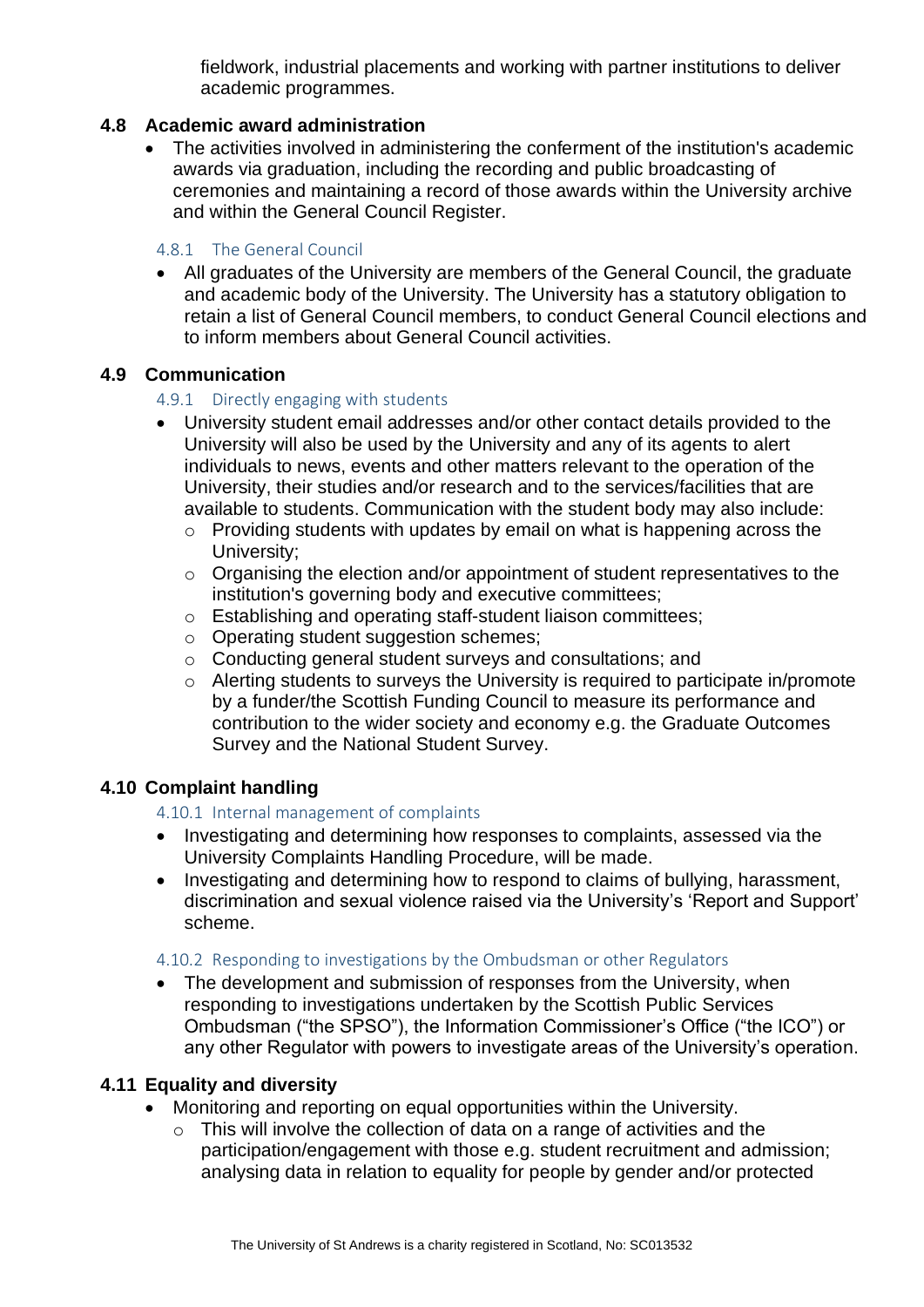characteristics, as defined by legislation; preparing and submitting formal reports of equal opportunities monitoring internally and to external organisations.

#### **4.12 Financial support**

• The admission and provision of financial support (grants, loans and bursaries etc.). This may include sharing details of registration and academic progression with funders who provide grants/financial aid to students.

## **4.13 Imagery (still photographs and video)**

• The University may from time-to-time take photographs and/or video imagery of events or activities across the institution. When such activities take place, notice will be available at the location; if individuals do not wish to feature, they can (a) avoid that area or (b) make themselves known to the photographer(s) who will be identifiable. The photographs and imagery taken will be used to promote the University and life at the institution in University and/or third-party publications. Photographs and imagery may also then feature as part of the University archive.

#### **4.14 Information and Communications Technology ("ICT") Management**

#### 4.14.1 ICT systems operation management

- Logging and managing ICT fault reporting and resolution.
- Maintaining a record of ICT resources issued/made available to individuals and the provisioning of those services.
- Use of log data (network access and/or device usage) to identify the presence of a person where there are legitimate concerns over their personal safety and wellbeing.

#### 4.14.2 ICT systems development and testing

- The University may also, where required, use copies of elements of the personal data of student during the development and testing of institutional IT systems/services. However, the use of personal data for systems development and/or testing will be kept to a minimum. Wherever possible personal data will first be randomised or scrambled, so that those data are constituted in such a way that they do not relate to any known person.
- Testing is undertaken within specific test environments i.e. a duplicate of a real world 'live' system/service. Actual personal data will only be used as a last resort. Testing is undertaken to help ensure that new developments or system changes will be effective, operating as planned and will not cause loss or damage to data in a live environment. Personal data which is held and maintained in live systems/services will not be affected in any way. Data will not be kept in a test environment for longer than is necessary for testing purposes, and data in that environment will not be used for any purpose other than testing. Appropriate security precautions and permissions will be applied to the data and any copy used for testing will be deleted after testing and any other reviews have been completed.

#### 4.14.3 ICT systems security management

- Opening, closing and managing system user accounts.
- Creating and managing logs of system/service use.
- Monitoring use of University ICT systems and/or devices to ensure compliance with institutional policies and relevant legislation.
- Investigating the use/operation of University ICT systems and/or devices to understand whether compliance with institutional policies and relevant legislation has been made or otherwise.
- Responding to actual or suspected security breaches or incidents.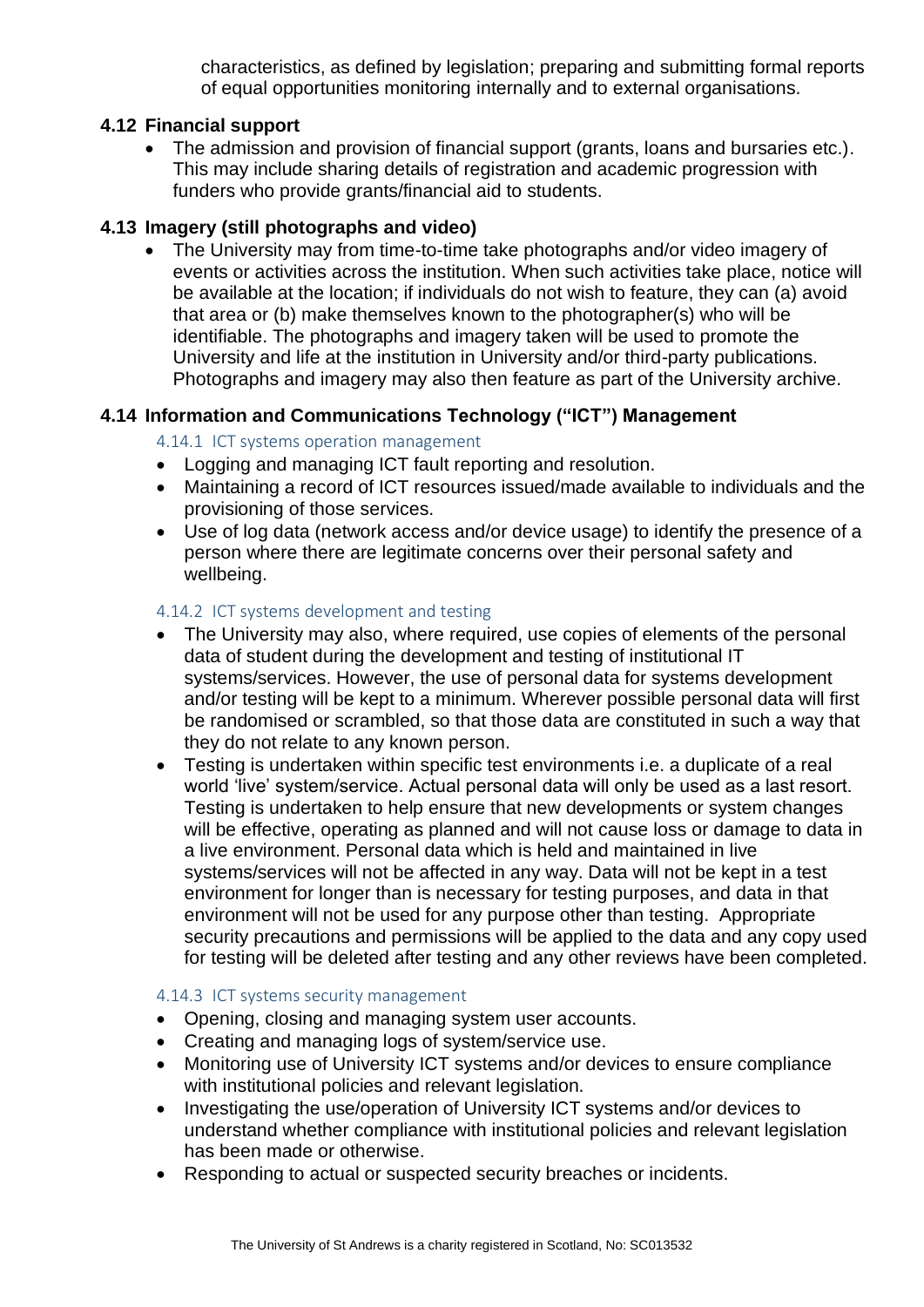- o This may include working to understand what systems and services an individual has made use of.
- Sanitisation of ICT hardware before disposal, or following loss.
	- $\circ$  This may include, the University remotely destroving all data held on a device, under the University's control to contain/prevent the loss of data to a third party e.g. when a University mobile (smart) phone is stolen or lost.

## **4.15 Insurance claims management**

- Administering the review and settlement of claims against insurance policies.
	- o This will include reviewing claims and liaising with relevant parties, including insurers, claimants and legal advisors.

# **4.16 Legal Affairs/litigation Management**

- Handling claims by or against the institution which may not proceed to litigation and/or which may result in out of court settlement.
- Managing legal actions by or against the institution.
	- o Preparation of evidence such as witness statements and/or the supply of case materials to a solicitor, Court, Tribunal etc. This may include securing evidence from the student record and other records/documentation held by the University to pursue or defend a claim.

# **4.17 Media Management**

- Media communications.
	- o e.g. Issuing press releases on University activities and responding to media inquiries.
	- o Personal data may also be shared where it is necessary for the University to respond to a right of reply where there is an intention to publish a media article and it is I the public interest to respond to claims made.
- Publishing details of student involvement in University activities via the institution's website and other publications.

# **4.18 Public Safety – including the University community**

- Images captured by Close Circuit Television (CCTV) systems operated by or on behalf of the University will be used for purposes of providing a safe campus environment and for the prevention and detection of crime, and in investigations where it is believed that University policy and/or regulation may have been breached. This may include imagery and sound captured from 'dashcams' and/or CCTV equipment installed in University vehicles.
- Data from the University access control systems and/or logs of network and ICT facilities usage may be used to understand or determine whether a person was in a particular location or making use of a particular resource at a point in time. Such information may be used to support investigations regarding whether University Policy has been breached or for the prevention and detection of crime, or to identify the presence of a person where there are legitimate concerns over their personal safety and wellbeing.

## **4.19 Research**

## 4.19.1 Research planning and design

• Defining project roles and responsibilities; securing necessary ethical reviews and approvals; determining requirements for project resources; preparing research proposals.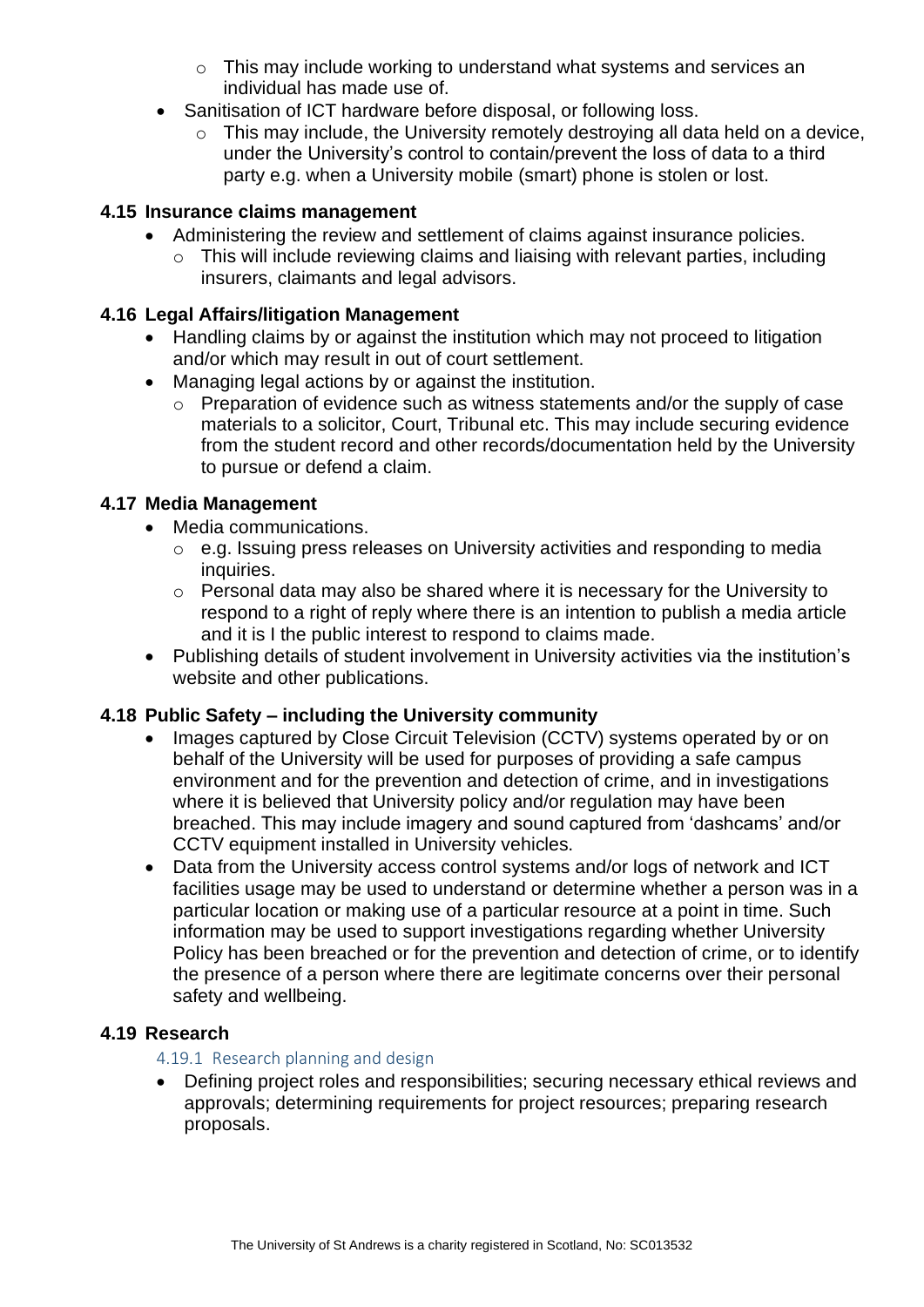## **4.20 Scholarship, fellowship and prize administration**

• The activities involved in administering the award of scholarships, fellowships and prizes.

#### **4.21 Management reporting**

- The activities involved in producing/compiling management reports, which may involve statistical data analysis; and the dissemination of those reports for the purposes of planning, forecasting and decision making.
- When producing/compiling statistical data sets and management reports, a range of safeguards such as pseudonymisation will be put in place, as appropriate, to protect privacy.

## **4.22 Sector and Statutory Reporting**

• Statistical processing (compilation, monitoring and dissemination internally and externally to agencies/authorities to whom the University has an obligation to report, such as funding bodies, the Higher Education Statistics Agency, the Scottish Government).

#### **4.23 Support Services**

- Providing and administering access to services and facilities provided by or through the University as necessary to support teaching, learning and research, and time spent with the University. This will include face-to-face and on-line services and facilities, such as:
	- o A University email address and access to central file storage on the University network;
	- o Those available from the University Library e.g. lending, access to on-line materials;
	- o Careers guidance;
	- o Production of a University student identity card, which provides access to buildings and other facilities such as printing;
	- o The admission and provision of health care services provided by or through the University;
	- o The administration and provision of welfare and pastoral services. This could include professional counselling services and health care services provided by or through the University;
	- o Membership of the University Athletics Union, through which students can join affiliated sports clubs; and
	- o Managing requests for services from Estates and/or Residential and Business Services such as repairs to University managed accommodation and maintaining records of the request and the work completed (job cards).

#### **4.24 Teaching and learning**

- The organisation, delivery and assessment of teaching and learning, which lead to academic awards. This will include face-to-face and on-line services and facilities such as:
	- o The organisation and administration of activities to assess your educational achievement and progress, e.g. written examinations, on-line tests, viva-voce;
	- o The delivery of lectures, tutorials, examinations (including continuous assessment) on-line e.g. via virtual learning environments e.g. Panopto and online video streaming platforms e.g. Microsoft Teams;
	- o The determination whether academic work submitted is consistent with University requirements. This may include the application of measures to detect and prevent academic dishonesty, i.e. plagiarism detection services; and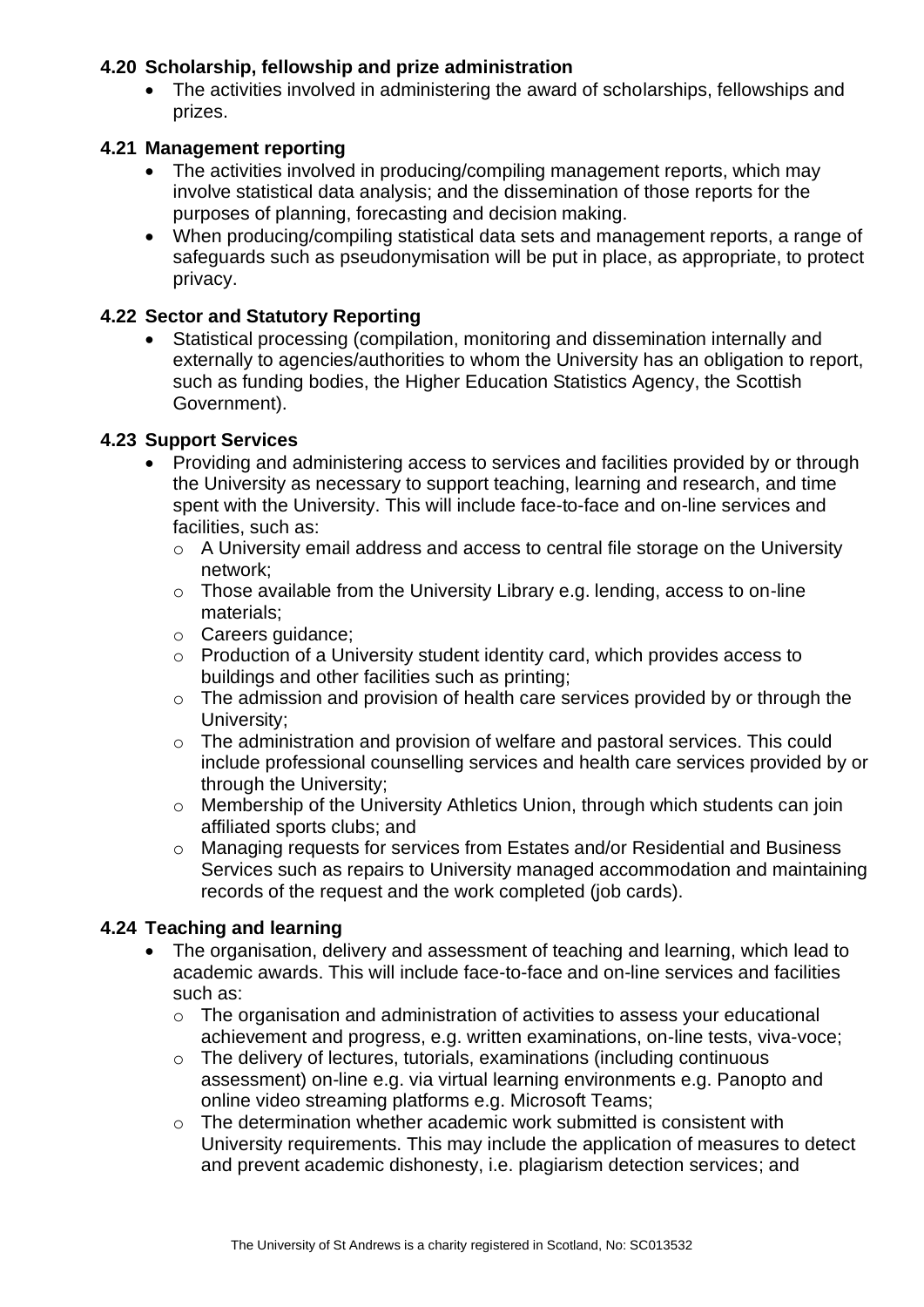o Making decisions on academic progression, which may involve the exchange of information between Schools, Student Services and the Principal's Office

#### **4.25 Tuition fee administration**

• The activities involved in determining tuition fee classification levels and collecting fees as appropriate.

#### **4.26 University Archive**

• Core elements of the student record will be held in perpetuity within the University archive (both physical and electronic). Such information will be used to develop and sustain the institution's corporate memory. This will assist the University in its corporate decision making and in meeting its wider societal obligations, such as the provision of references, or developing an understanding of the composition of the student body over time.

## **5 The legal bases for processing personal data**

The University maintains a catalogue of the purposes of processing personal data and the corresponding legal basis. For full details please see [www.st-andrews.ac.uk/Data-Protection,](http://www.st-andrews.ac.uk/Data-Protection) or email [dataprot@s-andrews.ac.uk.](mailto:dataprot@s-andrews.ac.uk)

The most common legal basis that the University will rely upon for the lawful processing of student personal data for the purposes/activities introduced, above, are outlined below.

#### • **Contract or preparation for entry into a contract**

- $\circ$  In this context, the contract that exists between a student and the University, when an individual accepts an unconditional offer of study i.e. –
	- The majority of the personal data that the University collects (or creates) from both prospective and current students is used by it so that it can provide access to a range of educational services and facilities that are consistent with supporting the contract relationship. For example, when applying for a place at the University, many prospective students provide the University with a passport style photograph. The University will use that information to produce a Student ID card for that individual, so that it is ready for collection during arrivals weekend or matriculation. Following matriculation, the University could also make use of student photographs by circulating these to lecturers so that they can begin to recognise students that they will work with. The use of the photograph in that instance is consistent with the University meeting its contractual obligations (administering and providing for a high quality student experience).

## • **For compliance with a legal obligation to which the University is subject.**

- o In prescribed circumstances the University is required by law to make available to other agencies and authorities personal information concerning employees. Examples include statutory returns to the Scottish Funding Council, making returns to Local Authorities for purposes of maintaining an electoral register and retaining evidence of proof of entitlement to study in the UK, for the Home Office.
- o Additionally the use of personal data so the University can meet a common law duty of care.
- **For the performance of a task carried out in the public interest or in the exercise of official authority vested in the University.**
	- $\circ$  The University has a number of powers delegated to it, through legislation, which give it the authority to conduct a number of activities, which include teaching, learning and research.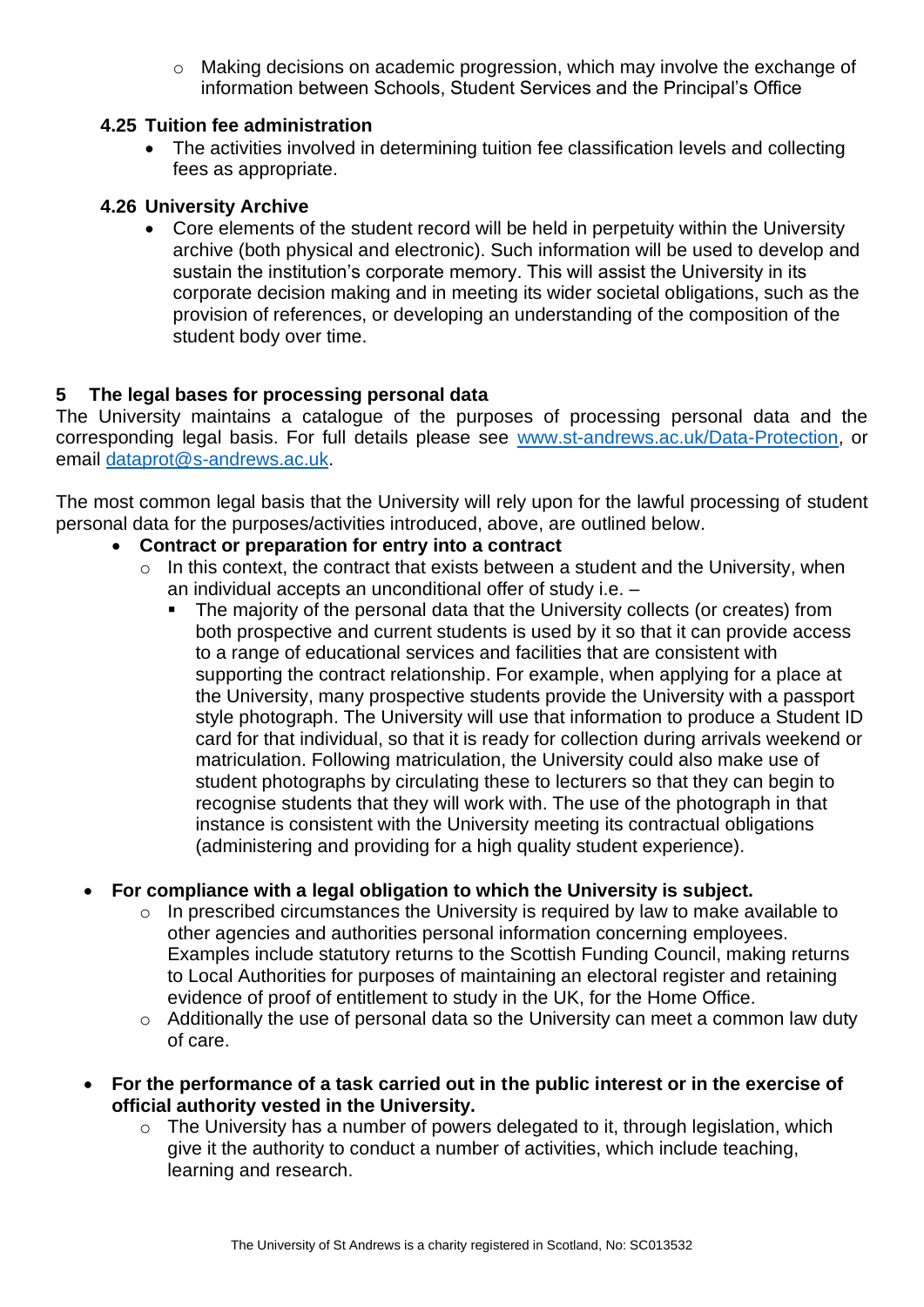▪ For example, the Universities (Scotland) Act 1889 c. 55, section 7 (1) (Powers of Senatus Academicus) i.e. "To regulate and superintend the teaching and discipline of the University [and to promote research<sup>1</sup>]." Where the University is required to use personal data to deliver the institution's taught programmes, it can rely on the authority from the said legislation as a legal basis to do so. An example would include maintaining details the modules a student was registered on.

## • **For protecting the vital interests of individuals.**

o Vital interests in this context mean protecting the life and wellbeing of an individual. For example, the University would inform the emergency services of known medical conditions of a student where they had lost consciousness.

# **6 The recipients or categories of recipients of the personal data, if any**

# **6.1 Within the University**

In order to meet its contractual obligations with students and/or to perform public task e.g. teaching, learning and research etc. and to meet any legal or regulatory obligations the University will from time to time pass personal data between Schools, Service Units and the Principal's Office as necessary to manage activities concerned with the:

- provision of higher education and training;
- provision of student support services including student welfare;
- the management of the University, including the student body; and
- membership of sports clubs affiliated to the University Athletics Union.

## **6.2 Outwith the University**

The University may disclose certain personal data to external bodies as categorised below. At all times, the amount of information disclosed and the manner in which it is disclosed will be in accordance with the provisions and obligations of UK and European data protection legislation. Please note this is not an exhaustive list.

| Disclosure to for the<br>purposes of  | <b>Details</b>                                                                                                                                                                                                                                                                                                                                                                                                                                                                                                                                                                                                                                                                                     |
|---------------------------------------|----------------------------------------------------------------------------------------------------------------------------------------------------------------------------------------------------------------------------------------------------------------------------------------------------------------------------------------------------------------------------------------------------------------------------------------------------------------------------------------------------------------------------------------------------------------------------------------------------------------------------------------------------------------------------------------------------|
| Academic sponsors                     | The University will pass a limited amount of information to sponsors for the purpose of<br>managing invoices and the payment of fees. The University will not pass information to a<br>sponsor concerning academic performance and/or progression unless this is a condition<br>of sponsorship with which a student has accepted or without first having secured consent<br>of the individual concerned.                                                                                                                                                                                                                                                                                           |
| Agents/suppliers of the<br>University | The University will pass onto named agents/suppliers personal data as necessary to<br>enable them to provide services to the institution under contract. This may also include<br>sub-contractors, engaged by agents/suppliers. This includes outsourced ICT services,<br>such as email.                                                                                                                                                                                                                                                                                                                                                                                                           |
|                                       | Before an agent/supplier of the University, or a sub-contractor(s) engaged by an<br>agent/supplier, will be given access to personal data for which the University is responsible<br>as data controller, contractual terms will exist between the University and that party which:<br>specify and limit the uses that can be made of the personal data it is provided<br>with or given access to through the University; and<br>establishes to the University's satisfaction that the agent has in place sufficient<br>organisational and technical means to protect personal information made available to<br>them against accidental loss or any form of unauthorised access and subsequent use. |

<sup>&</sup>lt;sup>1</sup> As amended by the Universities (Scotland) Act 1966, s8(1).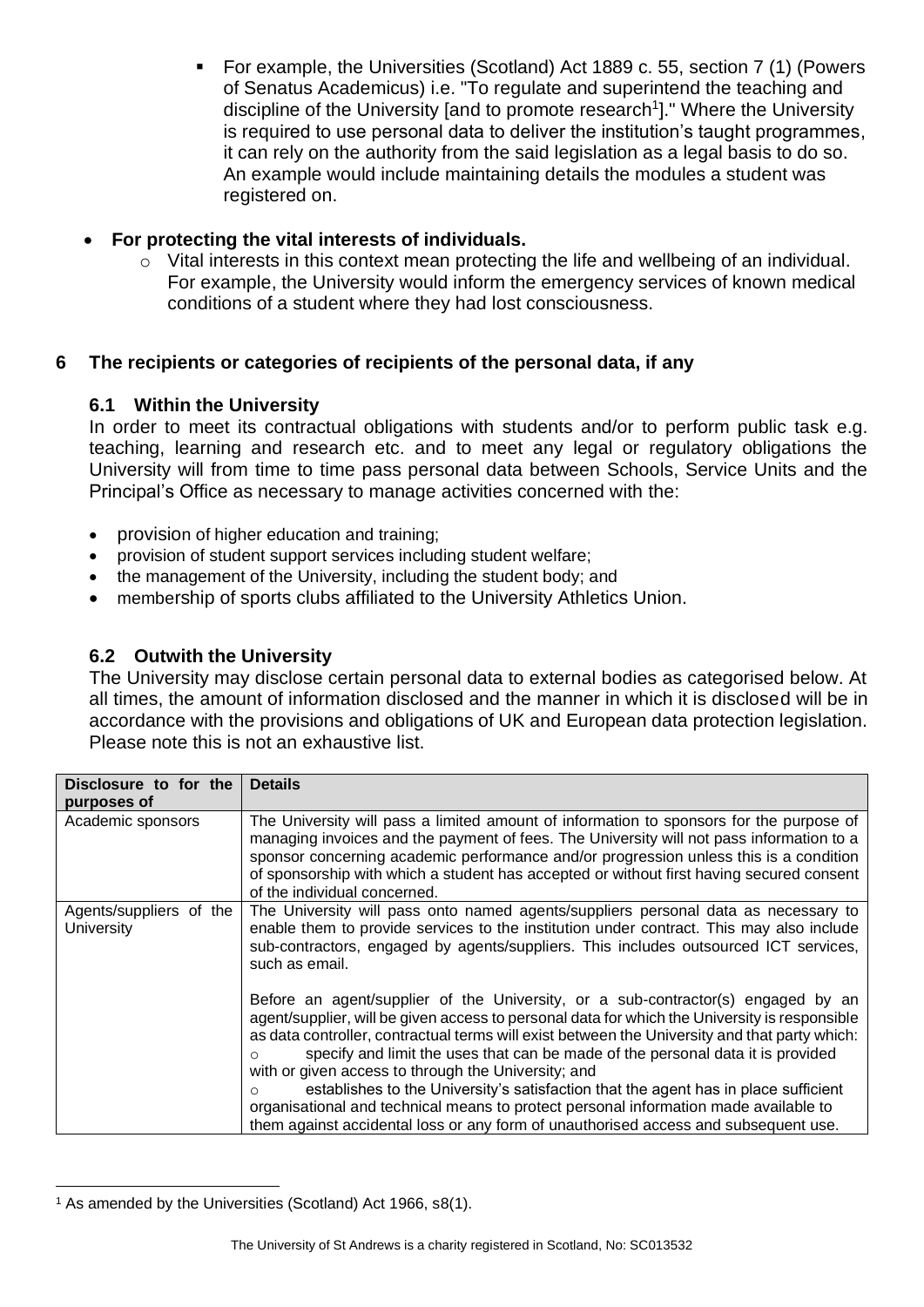| <b>British Library</b>                                                                                     | The University will provide the British Library Document Supply Centre and/or other<br>participating libraries the personal details of individuals who seek to access materials via                                                                                                                                                                                                                                                                                                                                                                                |  |
|------------------------------------------------------------------------------------------------------------|--------------------------------------------------------------------------------------------------------------------------------------------------------------------------------------------------------------------------------------------------------------------------------------------------------------------------------------------------------------------------------------------------------------------------------------------------------------------------------------------------------------------------------------------------------------------|--|
| Courts<br>of<br>law<br>and<br><b>Tribunals</b>                                                             | inter library loan.<br>The University will provide personal data to (1) a named entity or person, when instructed<br>to do so by Court Order or decree, unless a successful challenge to such an order is made;<br>or (2) to a third party contractor, for example a debt collection agency, for administration<br>and execution of such Court order or decree.                                                                                                                                                                                                    |  |
| Debt collection agencies                                                                                   | The University may provide personal details to a debt collection agency where it is<br>necessary to seek resolution on outstanding monies owed to the University and/or the<br>return of resources to the University.                                                                                                                                                                                                                                                                                                                                              |  |
| Disclosure Scotland                                                                                        | Administration of the Protecting Vulnerable Groups ("PVG") scheme i.e. criminal record<br>checks for individuals, before they take up duties which would bring them into contact with<br>persons in vulnerable groups.                                                                                                                                                                                                                                                                                                                                             |  |
| <b>External examiners</b>                                                                                  | The University will share details of student academic performance with external<br>examiners, which may include course work and formal examination papers, for the<br>purpose of assessing the quality of academic provision.                                                                                                                                                                                                                                                                                                                                      |  |
| <b>General Practitioners</b>                                                                               | Sharing details of student registration with GP practices where the University has a data<br>sharing agreement, for the purposes of managing student registration for medical<br>services.                                                                                                                                                                                                                                                                                                                                                                         |  |
| Government<br>agencies<br>local authorities,<br>and<br>with statutory powers to<br>obtain information from | For example, the Section 9A of the Representation of the People Act 1983, requires that<br>the University pass on to the Electoral Registration Officer all information as necessary to<br>maintain the register of electors.                                                                                                                                                                                                                                                                                                                                      |  |
| the University as a<br>education<br>higher<br>institution<br>and/or<br>an<br>employer.                     | Information will also be shared with local authorities for the management of the Council<br>Tax.                                                                                                                                                                                                                                                                                                                                                                                                                                                                   |  |
| Education<br>Higher<br><b>Statistics</b><br>Agency<br>("HESA")                                             | The University transfers personal data to HESA for statistical analysis and to enable the<br>Scottish Government and/or relevant agencies e.g. The Scottish Funding Council ("the<br>SFC") to undertake statutory reporting duties. HESA data collection notices which specify<br>body<br>may<br>personal<br>data<br>are<br>how<br>that<br>use<br>your<br>available<br>from:<br>https://www.hesa.ac.uk/about/regulation/data-protection/notices Accessed 06 April 2020.<br>The University will also transfer contact details for recent graduates to HESA to allow |  |
|                                                                                                            | HESA to ask individuals to undertake the destination of leavers'/Graduate Outcomes<br>survey.                                                                                                                                                                                                                                                                                                                                                                                                                                                                      |  |
| HМ<br>Revenue<br>and<br>Customs ("HMRC")                                                                   | Transfer of personal data, as necessary for the assessment of and collection of taxes and<br>other duties.                                                                                                                                                                                                                                                                                                                                                                                                                                                         |  |
| Home Office: UK Visa<br>and Immigration                                                                    | To provide evidence that a person is entitled to study and remain in the UK.                                                                                                                                                                                                                                                                                                                                                                                                                                                                                       |  |
| enforcement<br>Law<br>agencies                                                                             | The University may provide personal data to law enforcement agencies, where there is<br>just cause, for the: prevention and detection of crime; apprehension and prosecution of<br>offenders; assessment or collection of any tax or duty or imposition of a similar nature; or<br>any matters pertinent to national security.<br>Prior to the release of personal data to the Police or a relevant authority, for the purposes                                                                                                                                    |  |
|                                                                                                            | noted, above, the University will first satisfy itself that a request is legitimate and that the<br>disclosure of the personal data is lawful. In this regard, the University will make reference<br>to the provisions from relevant data protection legislation.                                                                                                                                                                                                                                                                                                  |  |
| Media outlets                                                                                              | The University may pass on personal data to the media in terms of press releases, which<br>may provide details of a person's study and/or work at the institution e.g. participation in<br>a research programme. Personal data may also be shared where it is necessary for the<br>University to respond to a right of reply where there is an intention to publish a media<br>article and it is I the public interest to respond to claims made.                                                                                                                  |  |
| Next of Kin                                                                                                | The University will pass onto next of kin, where those details have been provided to the<br>institution, such information as necessary should an emergency arise e.g. a person has<br>suffered from an accident and has been taken to hospital for treatment.                                                                                                                                                                                                                                                                                                      |  |
| <b>Partner institutions</b>                                                                                | The University will share personal data of students who have opted to undertake their<br>study with a partner institution as necessary to manage and administer that individual's<br>education with the University and that body.                                                                                                                                                                                                                                                                                                                                  |  |
| Payment processing                                                                                         | The University will make available to third party on-line payment processors e.g. WPM<br>Education, minimal data (i.e. student ID number and date of birth) that will enable that<br>party to validate on-line payments made by students for goods/services purchased from<br>the University.                                                                                                                                                                                                                                                                      |  |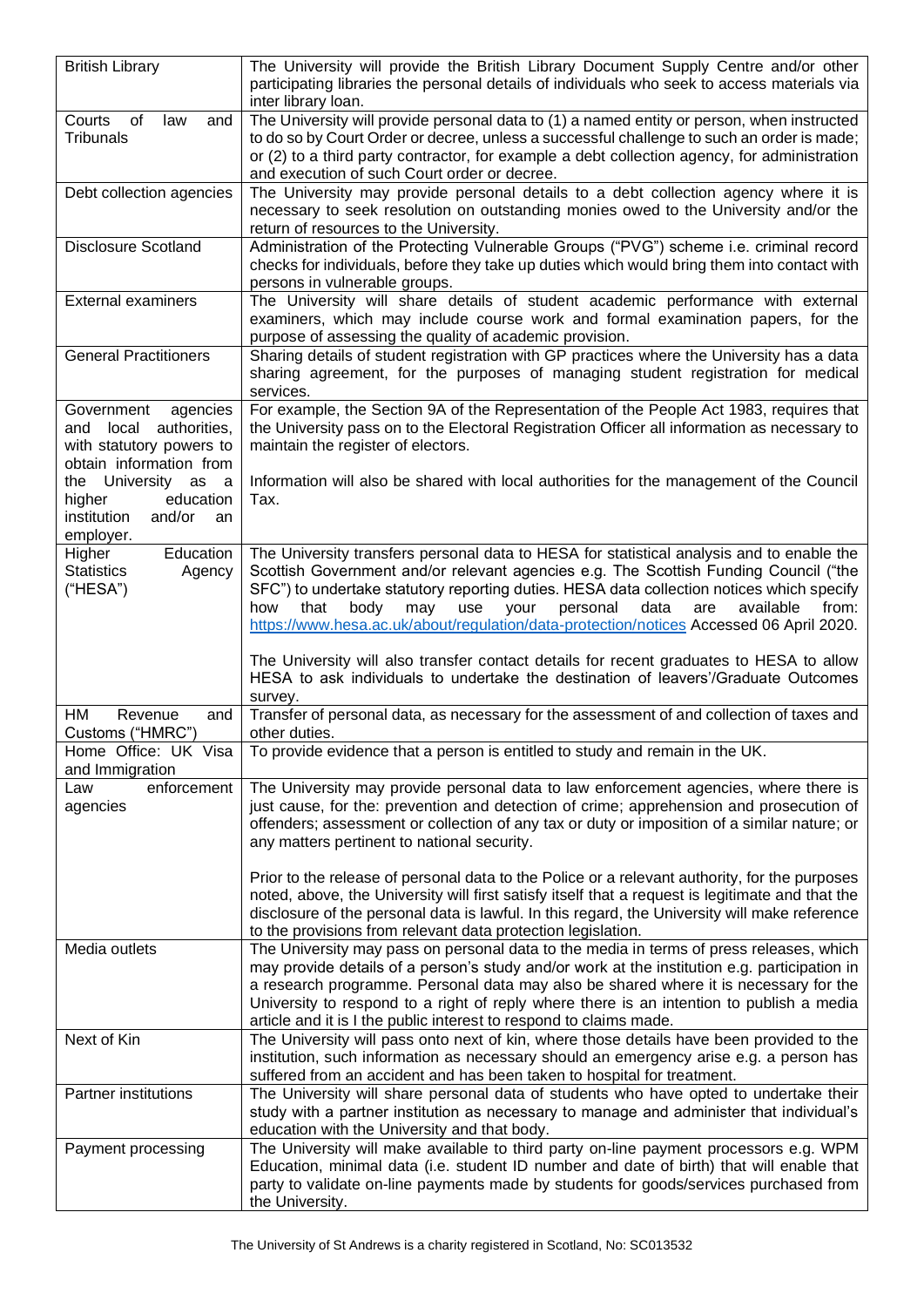| References<br>and/or<br>confirmation of student<br>performance               | The University may release personal information concerning a current or former student<br>to a third party in response to a request for a reference when it has the prior consent of<br>the individual concerned.                                                                                                                                                                                                                                                                                                                                                                                                                                            |
|------------------------------------------------------------------------------|--------------------------------------------------------------------------------------------------------------------------------------------------------------------------------------------------------------------------------------------------------------------------------------------------------------------------------------------------------------------------------------------------------------------------------------------------------------------------------------------------------------------------------------------------------------------------------------------------------------------------------------------------------------|
|                                                                              | The University routinely receives enquiries from potential employers seeking to validate<br>claims made regarding educational performance, prior to offering employment to students<br>or former students. The University will not release any personal data without having<br>secured or confirmed the necessary consent from the individual concerned.                                                                                                                                                                                                                                                                                                     |
| Regulators                                                                   | To fulfil statutory responsibilities of the regulator e.g. when conducting investigations.<br>Examples include the Health and Safety Executive and the Scottish Public Services<br>Ombudsman.                                                                                                                                                                                                                                                                                                                                                                                                                                                                |
|                                                                              | Under the Medical Act 1983, the University will provide to the General Medical Council<br>("the GMC") proof of the qualifications of medical graduates. The University will also share<br>with the GMC details surrounding fitness to practice assessments.                                                                                                                                                                                                                                                                                                                                                                                                  |
| Relatives, guardians or<br>carers of students                                | Under normal circumstances the University will not disclose any personal data of students<br>to any of their relatives, guardians, or carers etc. without the consent of a student. The<br>University may, however, contact a student to inform them that another party wishes to<br>make contact.                                                                                                                                                                                                                                                                                                                                                           |
|                                                                              | However, there are circumstances where the University may share personal data and/or<br>special categories of personal data (details of a medical emergency or a wellbeing<br>concern) where it is necessary for the University to meet a common law duty of care.                                                                                                                                                                                                                                                                                                                                                                                           |
|                                                                              | Where a student has left the University for whatever reason, or they are not in attendance<br>(e.g. a leave of absence) and a third party makes enquiries about them, or seeks to contact<br>them, assuming that they can be reached at the University, the University may (as a last<br>resort) confirm with that party that it is unable to assist the enquirer, where the University<br>cannot contact the individual concerned. By stating that the University cannot provide any<br>such assistance will in itself confirm that an individual is not in attendance at the University.<br>However, the reasons for non-attendance will not be disclosed. |
| Research<br>bodies/funders                                                   | Personal data will be exchanged with research bodies and funders etc. as necessary to<br>make application for research funding and to make any reports/updates that a funder or<br>research body requires of the University in connection to research.                                                                                                                                                                                                                                                                                                                                                                                                       |
|                                                                              | UK Higher Education funding councils and regulators jointly commission the National<br>Student Survey ("the NSS"), which is undertaken by Ipsos MORI; the University may pass<br>student contact details to Ipsos MORI who will then send invites and/or reminders inviting<br>individuals to complete the survey.                                                                                                                                                                                                                                                                                                                                           |
|                                                                              | Publication details, and details of research outputs may be made available to support<br>publications and citation indexes, and to support assessments of the University's research<br>outputs e.g. the Research Excellence Framework.                                                                                                                                                                                                                                                                                                                                                                                                                       |
| The Student Loans<br>Company ("the SLC")                                     | Information will be shared with the SLC to administer applications for loans and other<br>forms of financial assistance administered by SLC, which individuals have applied for.                                                                                                                                                                                                                                                                                                                                                                                                                                                                             |
| <b>Student Universal</b><br>Support Ireland (SUSI)                           | Information will be shared with the SUSI to administer applications for loans and other<br>forms of financial assistance administered by SUSI, which individuals have applied for.                                                                                                                                                                                                                                                                                                                                                                                                                                                                           |
| The Equalities<br><b>Challenge Unit</b>                                      | To support reporting requirements allied with the Athena SWAN charter.                                                                                                                                                                                                                                                                                                                                                                                                                                                                                                                                                                                       |
| The public                                                                   | Personal data can be released into the public domain, where it is fair and lawful to do so,<br>in response to information requests managed under the Freedom of Information<br>(Scotland) Act 2002 and the Environmental Information (Scotland) Regulations 2004.                                                                                                                                                                                                                                                                                                                                                                                            |
|                                                                              | Personal data may also be made available to the public, via information sources, to which<br>the general public have legitimate access e.g. elements of the University web site and<br>publications such as prospectuses.                                                                                                                                                                                                                                                                                                                                                                                                                                    |
| University of<br>St<br>The<br>Students'<br>Andrews<br>Association ("the SA") | The University will pass onto the SA details of students so that the Association may then<br>provide the relevant membership services to students, as per the relevant provisions of<br>the Education Act 1994. If a student wishes to exercise their right not to be a member they<br>can do so by contacting the SA offices.                                                                                                                                                                                                                                                                                                                               |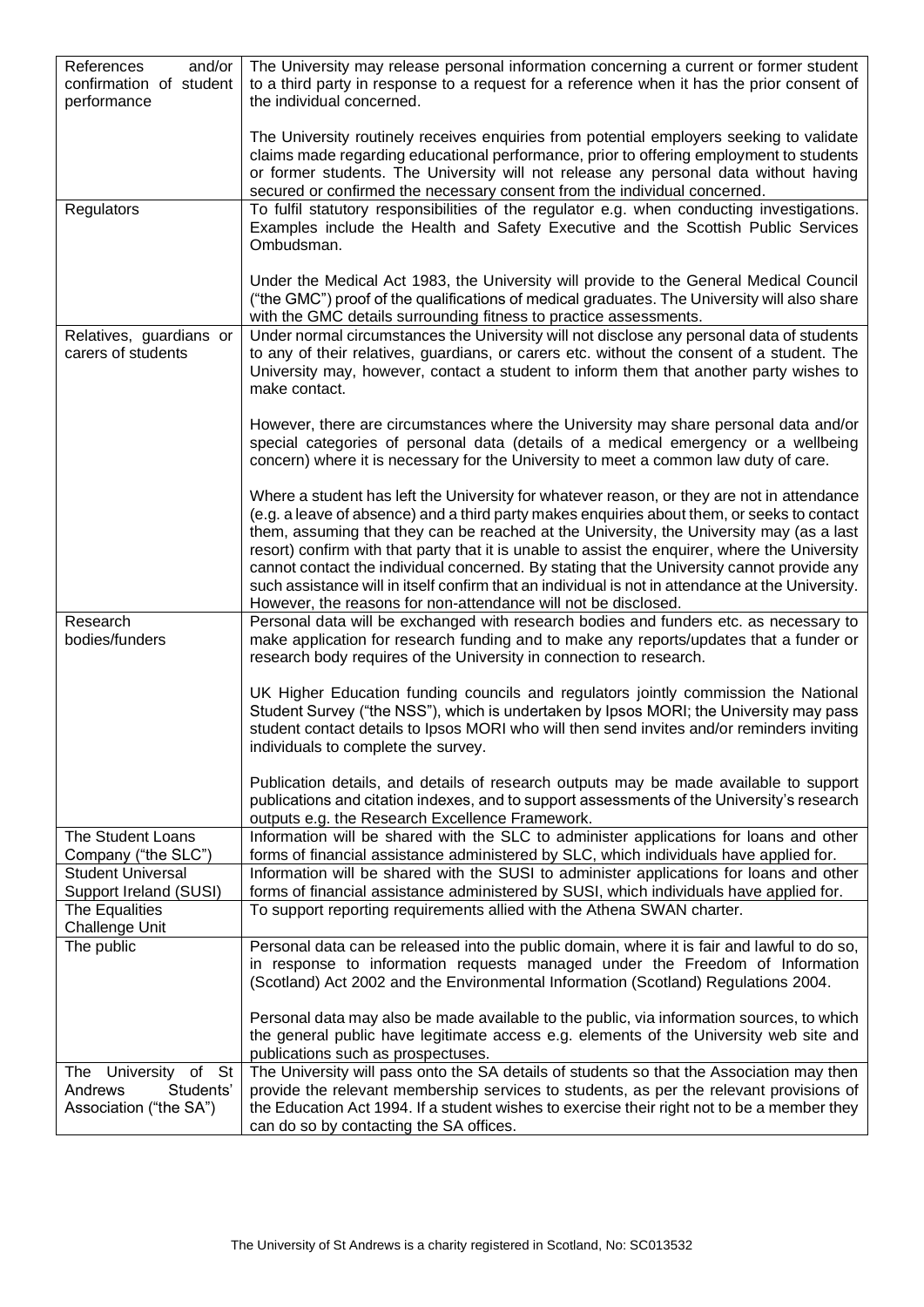## **6.3 Details of transfers of personal data to countries outwith the EEA**

Where a student of the University is studying overseas and/or attending conferences/meetings etc. then personal data may be transferred to make all arrangements, as necessary associated with travel to and from, accommodation and attendance at an event.

#### **7 The period for which personal data will be stored, or if that is not possible, the criteria used to determine that period**

In many instances, the University will be required to keep personal data about students' for the duration of their studies and for up to six years following the end of their time with the University, after which juncture elements of the student record will either be destroyed or retained, depending on legislative and University business requirements.

There may be occasions when the University is required to keep personal data for longer time periods. Where this is the case, this will be documented in the University Records Retention Schedule. Best practice records retention periods, notably those published by the Joint Information Systems Committee ("the JISC") will be used to help determine the relevant storage times. Details of JISC recommended retention periods are available from: [http://bcs.jiscinfonet.ac.uk/he/default.asp.](http://bcs.jiscinfonet.ac.uk/he/default.asp)

## **8 Rights available to individuals**

European and UK data protection legislation provides individuals with a number of rights regarding the management of their personal data, these rights are:

- The right of access to your personal data, commonly referred to as a subject access request, which involves the following being carried out within a calendar month:
	- o Confirmation that personal data is being processed.
	- $\circ$  Access being given to your personal data (provision of a copy), unless an exemption(s) applies; and
	- o The provision of supplementary information e.g. an explanation of how your personal data is processed and who this is shared with.
- The right to rectification, which may involve:
	- o The University working to correct any inaccuracies in personal data or to address any omissions, which may require personal data to be annotated to acknowledge that this is incomplete.
- The right to erasure (the deletion of personal data, in specific circumstances), which is commonly referred to as the right to be forgotten, which may involve:
	- o The University destroying specific personal data.
- The right to restrict processing, which may involve:
	- o The University agreeing to stop making use of specified personal data e.g. where those data are contested, in terms of accuracy.
- The right to data portability, which may involve:
	- o The University providing you with a copy of elements of your personal data that exist in machine readable form that you have given to the University.
- The right to object. Individuals have the right to object to, the University making use of personal data where:
	- o Either legitimate interests or the performance of a task in the public interest/exercise of official authority (including profiling) is the legal basis that the University has relied on for making use of the said data;
	- $\circ$  The data in question is used for direct marketing (including profiling) in such circumstances the use of personal data must stop when an objection is received; and
	- o The data in question is used for the purposes of scientific/historical research and statistics.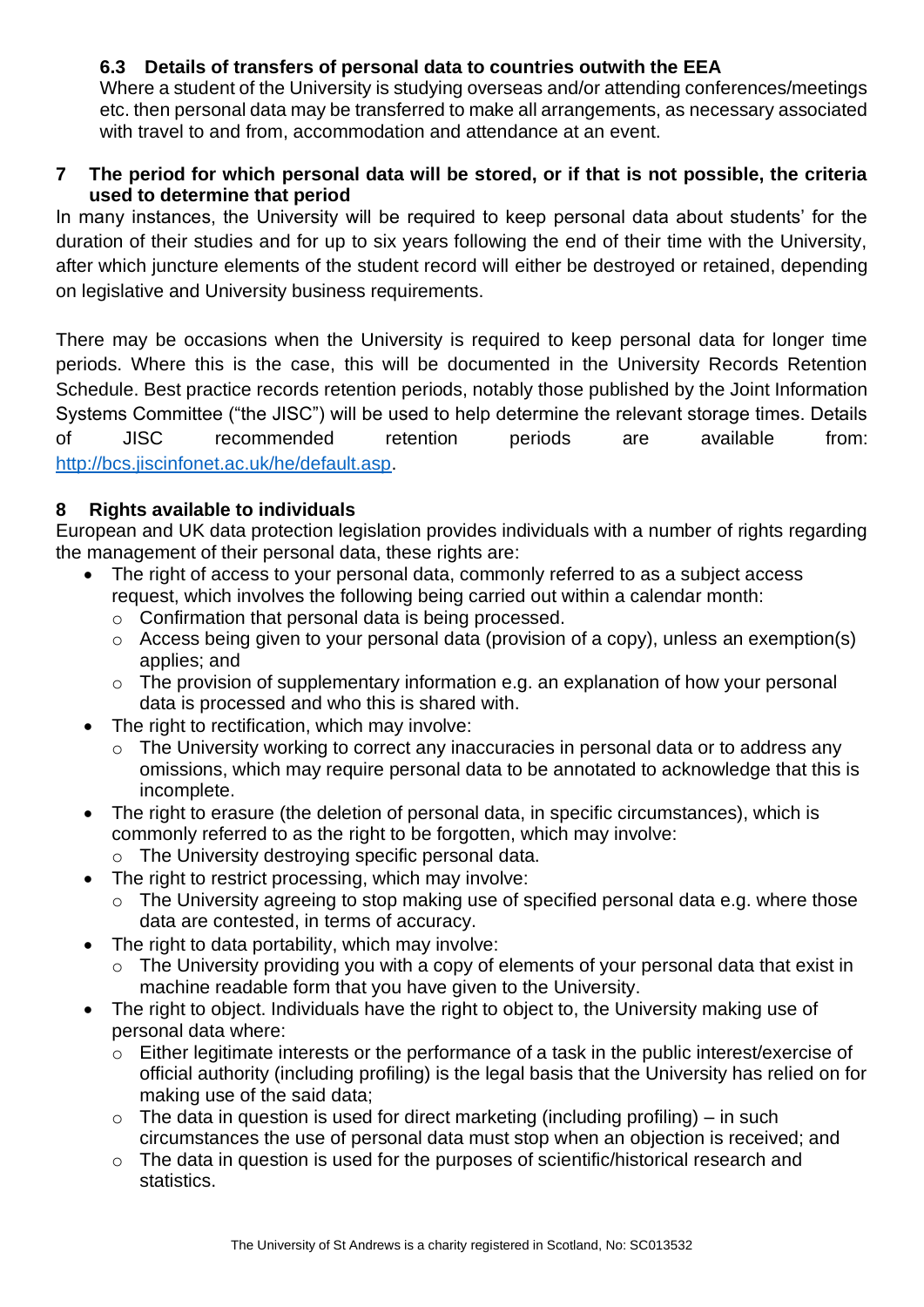• Further details on the right to object are available from the University website.

In many instances, the rights introduced above are qualified i.e. in certain circumstances they are limited or they may not be available, and these may be further constrained by UK legislation, e.g. where personal data is only used for research or statistical purposes. Details of note include:

- The right of subject access can be refused or an administrative fee charged, where a request is found to be manifestly unreasonable or excessive. In addition, where a request is found to be complex or numerous requests are made, then the University can extend the time for compliance by 2 months.
- The right of erasure does not provide an absolute right to be forgotten. This right is only available in limited circumstances – notably where the legal basis for processing personal data is for the performance of a contract or linked to a statutory requirement, then the said right is not available. The University does not have to comply with a request for erasure where personal data is processed for the following reasons:
	- $\circ$  to exercise the right of freedom of expression and information;
	- $\circ$  to comply with a legal obligation for the performance of a public interest task or exercise of official authority;
		- In many instances the University processes personal data for the performance of its public tasks e.g. teaching, learning and research.
	- $\circ$  for public health purposes in the public interest;
	- o archiving purposes in the public interest, scientific research historical research or statistical purposes; or
	- o the exercise or defence of legal claims.
- The data portability right is only available to personal data which an individual has directly provided to the University and where the legal basis for processing that data is either contract or consent, and where the said personal data are processed by automatic means.

These rights have to be met by the University and any other organisation that takes decisions about how or why your personal data is used. Details on how to access those rights are available from the University website, or you can contact dataprot@st-andrews.ac.uk.

**9 Where processing is based on consent (or explicit consent), the right to withdraw consent at any time**

Circumstances may arise where it will be necessary for the University to seek the consent of students so that it can process personal data. However, this is likely to be a relatively rare occurrence, as the majority of the information processed by the University is done as part of fulfilling contractual purposes or undertaking public tasks (as introduced herein). An example of where consent will be sought is when the University asks students, whether they wish for details of their graduation to be published in the media.

Where it is necessary to seek consent to process their personal data, this will be made clear to individuals at the point of data collection. Consent is optional. Individuals are under no compulsion to provide their consent, and where consent is provided, you will have the right to withdraw consent at any time, from which point the University's use of your personal data will stop.

For the avoidance of doubt, when signing to accept the terms and conditions of study at the University, the University *is not* asking students for their consent to process personal data.

## **10 The right to lodge a complaint with a supervisory authority**

If you believe that the University has not made use of your personal data, in line with the requirements of the law, you have the right to raise this with the regulator i.e. the UK Information Commissioner Office's ("the ICO").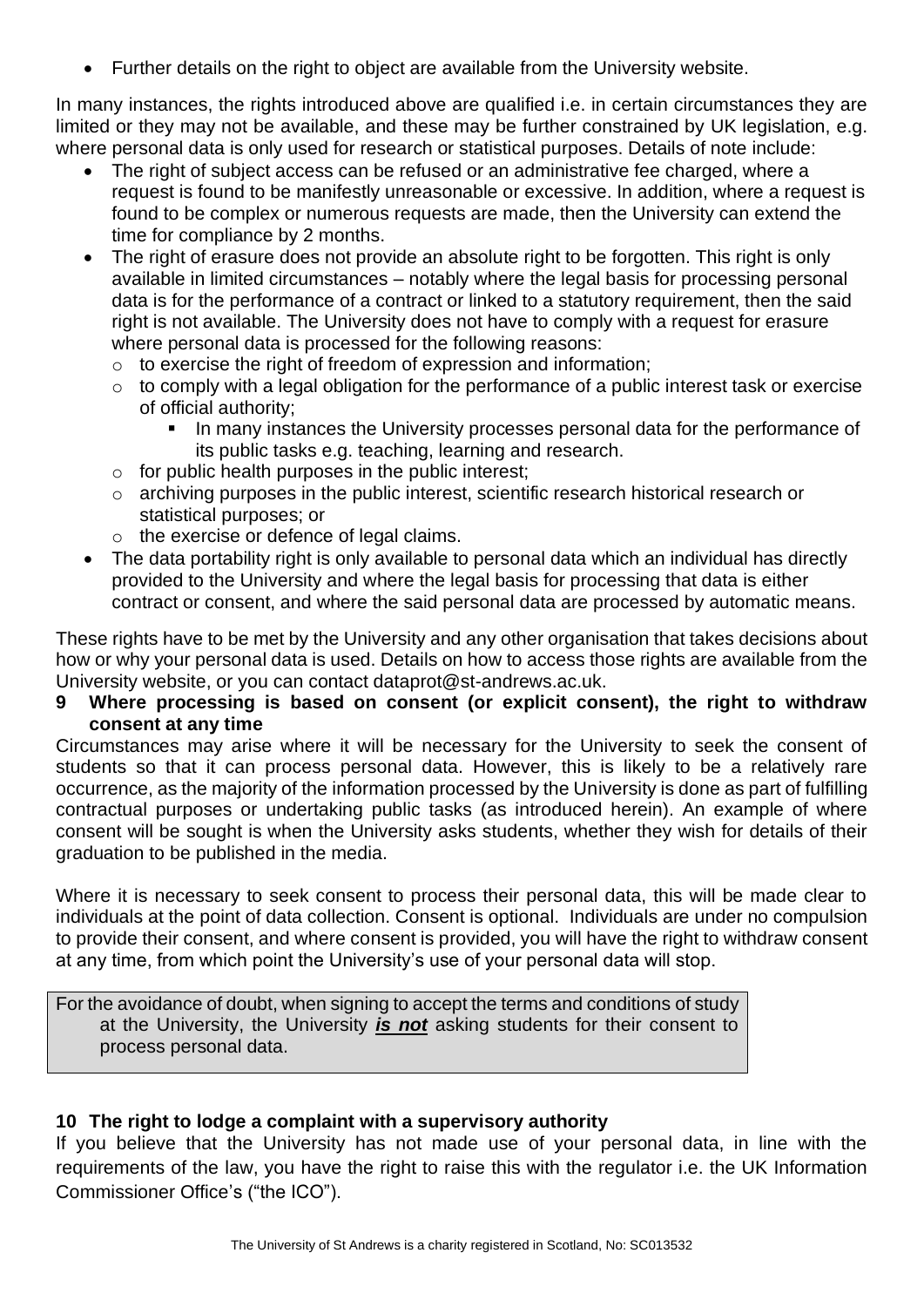Details on how to contact the ICO are available online, at:

• https://ico.org.uk/global/contact-us/

#### **11 Whether there is a statutory or contractual requirement to provide personal data and the consequence where no personal data are provided**

In the context of applying for a place at the University or studying, circumstances can arise where an individual has an obligation either under law, or via their contract with the University to provide certain information. Failure to provide information in those circumstances may have consequences e.g. if correct bank details are not provided, then the University is unlikely to be able to make any bursary payments that are due until such time as an error is corrected. If a person fails to disclose a criminal conviction, which may have an impact on their place at the University, then action under disciplinary policy may arise, which could lead to termination of studies.

• Inability to provide proof of the entitlement to study in the UK, may impact negatively on the University ability to maintain a place of study.

#### **12 The existence of automated decision-making including profiling**

The University does not make use of profiling or automated decision-making processes. Some processes are semi-automated but a human decision maker will always be involved before any decision is reached in relation to you.

#### **13 Revision of the Privacy Notice**

This Privacy Notice will be reviewed at regular intervals. The review period will be approved by the University and recorded on the accompanying coversheet. Any significant change to relevant legislation, University policy or procedures primarily concerned with the protection of personal data may trigger an earlier review.

#### **14 Availability**

This Privacy Notice will be published on the University website, students will be informed of this notice and how it can be accessed during matriculation, on joining the University.

Should a copy of this Privacy Notice be required in another form, including orally i.e. an audio recording, please contact [dataprot@st-andrews.ac.uk.](mailto:dataprot@st-andrews.ac.uk)

| <b>Version</b><br>number | Purpose / changes                                       | <b>Document</b><br>status | <b>Author of</b><br>changes, role<br>and school /<br>unit                                     | <b>Date</b>   |
|--------------------------|---------------------------------------------------------|---------------------------|-----------------------------------------------------------------------------------------------|---------------|
| 1.0                      | <b>First version</b>                                    | Approved                  | C Milne, Head<br>of Information<br>Assurance and<br>Governance,<br>Office of the<br>Principal | 10/April/2018 |
| 2.0                      | Second version,<br>updated following<br>periodic review | Approved                  | C Milne, Head<br>of Information<br>Assurance and<br>Governance,                               | 13/May/2019   |